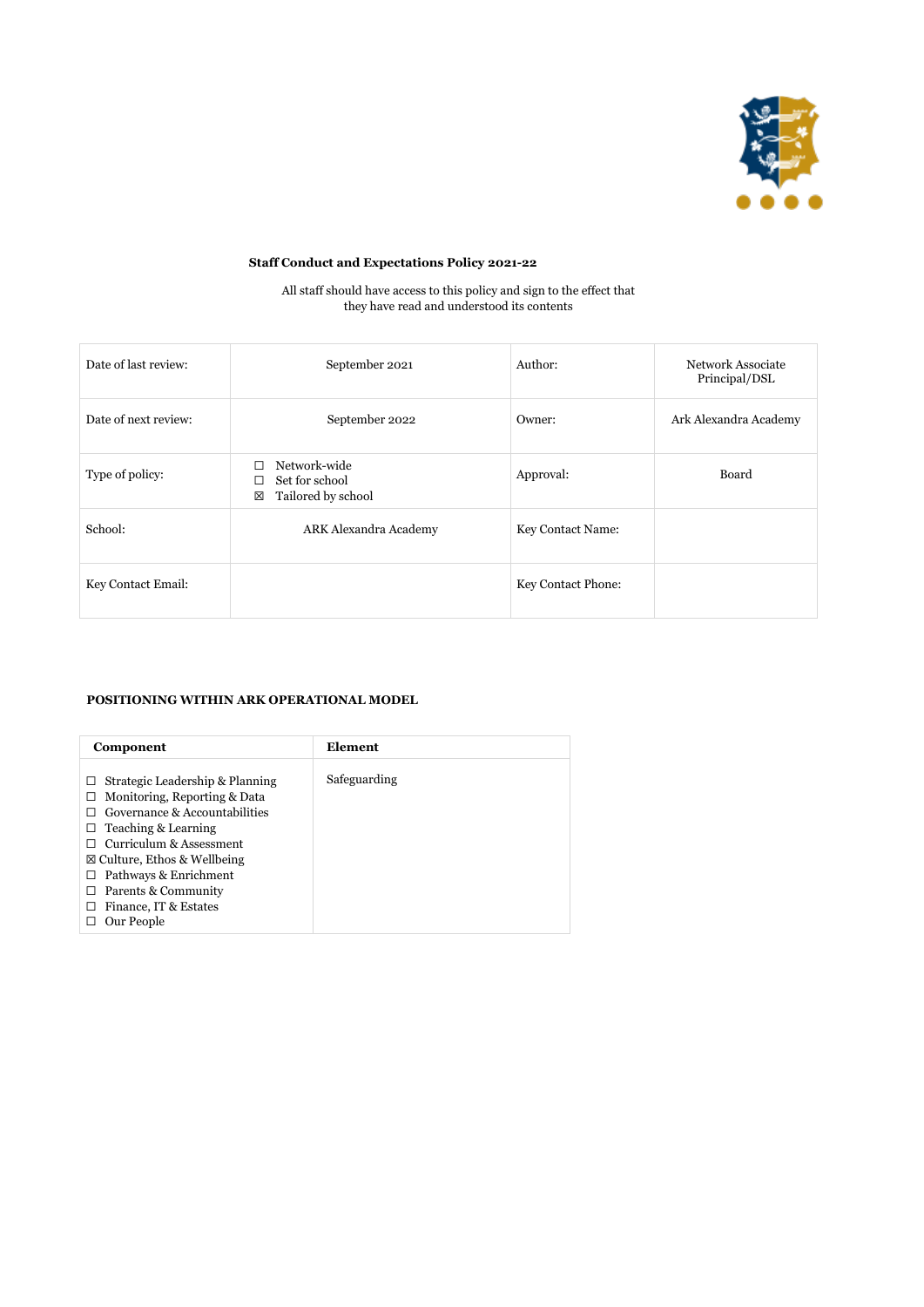

|                                                                                                                                                                                                                                             | <b>Professional conduct and expectations</b>                                                                                                                                                                                                                                                                                                                                                                                                                                                                                                                                                                                                                                                                                                                                                                                                                                                                                                                                                                                                                                                                                                                                                                                                                                                                                                                                                                                                                                                                                                                                                                                                                                                                                              |  |  |  |
|---------------------------------------------------------------------------------------------------------------------------------------------------------------------------------------------------------------------------------------------|-------------------------------------------------------------------------------------------------------------------------------------------------------------------------------------------------------------------------------------------------------------------------------------------------------------------------------------------------------------------------------------------------------------------------------------------------------------------------------------------------------------------------------------------------------------------------------------------------------------------------------------------------------------------------------------------------------------------------------------------------------------------------------------------------------------------------------------------------------------------------------------------------------------------------------------------------------------------------------------------------------------------------------------------------------------------------------------------------------------------------------------------------------------------------------------------------------------------------------------------------------------------------------------------------------------------------------------------------------------------------------------------------------------------------------------------------------------------------------------------------------------------------------------------------------------------------------------------------------------------------------------------------------------------------------------------------------------------------------------------|--|--|--|
| Aims:                                                                                                                                                                                                                                       | To ensure the Academy staff all operate with a common set of high values and are self-monitoring.                                                                                                                                                                                                                                                                                                                                                                                                                                                                                                                                                                                                                                                                                                                                                                                                                                                                                                                                                                                                                                                                                                                                                                                                                                                                                                                                                                                                                                                                                                                                                                                                                                         |  |  |  |
|                                                                                                                                                                                                                                             | Adults have a crucial role to play in the lives of children. This policy has been produced to help establish the safest possible<br>learning and working environments which safeguard children and reduce the risk of them being vulnerable to being accused of<br>improper or unprofessional conduct.                                                                                                                                                                                                                                                                                                                                                                                                                                                                                                                                                                                                                                                                                                                                                                                                                                                                                                                                                                                                                                                                                                                                                                                                                                                                                                                                                                                                                                    |  |  |  |
| Targets / outcomes:                                                                                                                                                                                                                         | Create a high quality professional environment ensuring high standards of conduct reflecting the ethos and the values of the<br>Academy.                                                                                                                                                                                                                                                                                                                                                                                                                                                                                                                                                                                                                                                                                                                                                                                                                                                                                                                                                                                                                                                                                                                                                                                                                                                                                                                                                                                                                                                                                                                                                                                                  |  |  |  |
| Definition:                                                                                                                                                                                                                                 | This document is a set of explicit expectations, based on our core values: leading by example, working together, respecting<br>individuals, dedication to learning and achieving, openness, commitment to all, fairness.                                                                                                                                                                                                                                                                                                                                                                                                                                                                                                                                                                                                                                                                                                                                                                                                                                                                                                                                                                                                                                                                                                                                                                                                                                                                                                                                                                                                                                                                                                                  |  |  |  |
| <b>Underpinning Principles</b>                                                                                                                                                                                                              |                                                                                                                                                                                                                                                                                                                                                                                                                                                                                                                                                                                                                                                                                                                                                                                                                                                                                                                                                                                                                                                                                                                                                                                                                                                                                                                                                                                                                                                                                                                                                                                                                                                                                                                                           |  |  |  |
| $\bullet$<br>$\bullet$<br>$\bullet$<br>motivation and intention<br>$\bullet$<br>$\bullet$<br>$\bullet$<br>$\bullet$<br>orientation<br>$\bullet$<br>their ability to care for children<br>$\bullet$<br>$\bullet$<br>$\bullet$<br>procedures. | The welfare of the child is paramount<br>Staff should understand their responsibilities to safeguard and promote the welfare of children<br>Staff are responsible for their own actions and behaviour and should avoid any conduct which would lead any reasonable person to question their<br>Staff should work, and be seen to work, in an open and transparent way<br>Staff should acknowledge that deliberately invented/malicious allegations are extremely rare and that all concerns should be reported and recorded<br>Staff should discuss and/or take advice promptly from their line manager if they have acted in a way which may give rise to concern<br>Staff should adhere to the same professional standards regardless of culture, disability, gender, language, racial origin, religious belief and sexual<br>Whilst on duty, staff should not consume or be under the influence of alcohol or any substance, including prescribed medication, which may affect<br>Staff should be aware that breaches of the law and other professional guidelines could result in disciplinary action being taken against them;<br>criminal action and/or other proceedings including barring by the Disclosure & Barring Service (DBS) from working in regulated activity, or for acts<br>of serious misconduct prohibition from teaching by the Teaching Regulation Agency (TRA).<br>Staff and managers should continually monitor and review practice to ensure this policy is followed<br>Staff should be aware of and understand our Academy's safeguarding and child protection policy,<br>arrangements for managing allegations against staff, whistle blowing procedure and the East Sussex Safeguarding Children Partnership |  |  |  |
| $\bullet$<br>$\bullet$                                                                                                                                                                                                                      | Power and positions of trust and authority<br>As a result of their knowledge, position and/or the authority invested in their role, all those working with children in a Academy are in a position of<br>trust in relation to all children on the roll.<br>The relationship between a person working with a child/ren is one in which the adult has a position of power or influence. It is vital for adults to<br>understand this power; that the relationship therefore cannot be one between equals, and the responsibility they must exercise as a consequence.<br>The potential for exploitation and harm of vulnerable children means that adults have a responsibility to ensure that an unequal balance of power is                                                                                                                                                                                                                                                                                                                                                                                                                                                                                                                                                                                                                                                                                                                                                                                                                                                                                                                                                                                                               |  |  |  |
| $\bullet$                                                                                                                                                                                                                                   | not used for personal advantage or gratification.<br>Staff should always maintain appropriate professional boundaries, avoid behaviour which could be misinterpreted by others and report and record<br>any such incident.                                                                                                                                                                                                                                                                                                                                                                                                                                                                                                                                                                                                                                                                                                                                                                                                                                                                                                                                                                                                                                                                                                                                                                                                                                                                                                                                                                                                                                                                                                                |  |  |  |

- Where a person aged 18 or over is in a position of trust with a child under 18, it is an offence<sup>1</sup> for that person to engage in sexual activity with or in the presence of that child, or to cause or incite that child to engage in or watch sexual activity.
- Staff should also be aware that it is a criminal offence for anyone aged 18 or over to intentionally communicate with a child under 16, where the person acts for a sexual purpose and the communication is sexual or intended to elicit a sexual response. The offence applies to online and offline communication, including social media, emails, texts, letters, etc.
- It is therefore important staff consider how communications and behaviours which may not meet the criteria of a criminal offence, may raise concerns to a level where there is a consideration of position of trust and boundaries being breached which lead to internal investigation,

disciplinary or dismissal processes.

**This means that staff should not:**

- **Use their position to gain access to information for their own advantage and/or a child's or family's detriment**
- **Use their power to intimidate, threaten, coerce or undermine children**
- **Use their status and standing to form or promote relationships with children which are of a sexual nature, or which may become so**

## **Making professional judgements**

- This document cannot provide a complete checklist of what is, or is not, appropriate behaviour for staff. It does highlight however, behaviour which is illegal, inappropriate or inadvisable.
- There will be rare occasions and circumstances in which staff have to make decisions or take action in the best interest of a child which could contravene this policy or where no guidance exists.
- Individuals are expected to make judgements about their behaviour in order to secure the best interests and welfare of the children in their charge and, in so doing, will be seen to be acting reasonably.
- These judgements should always be recorded and shared with a manager.

## **This means that where no specific guidance exists staff should:**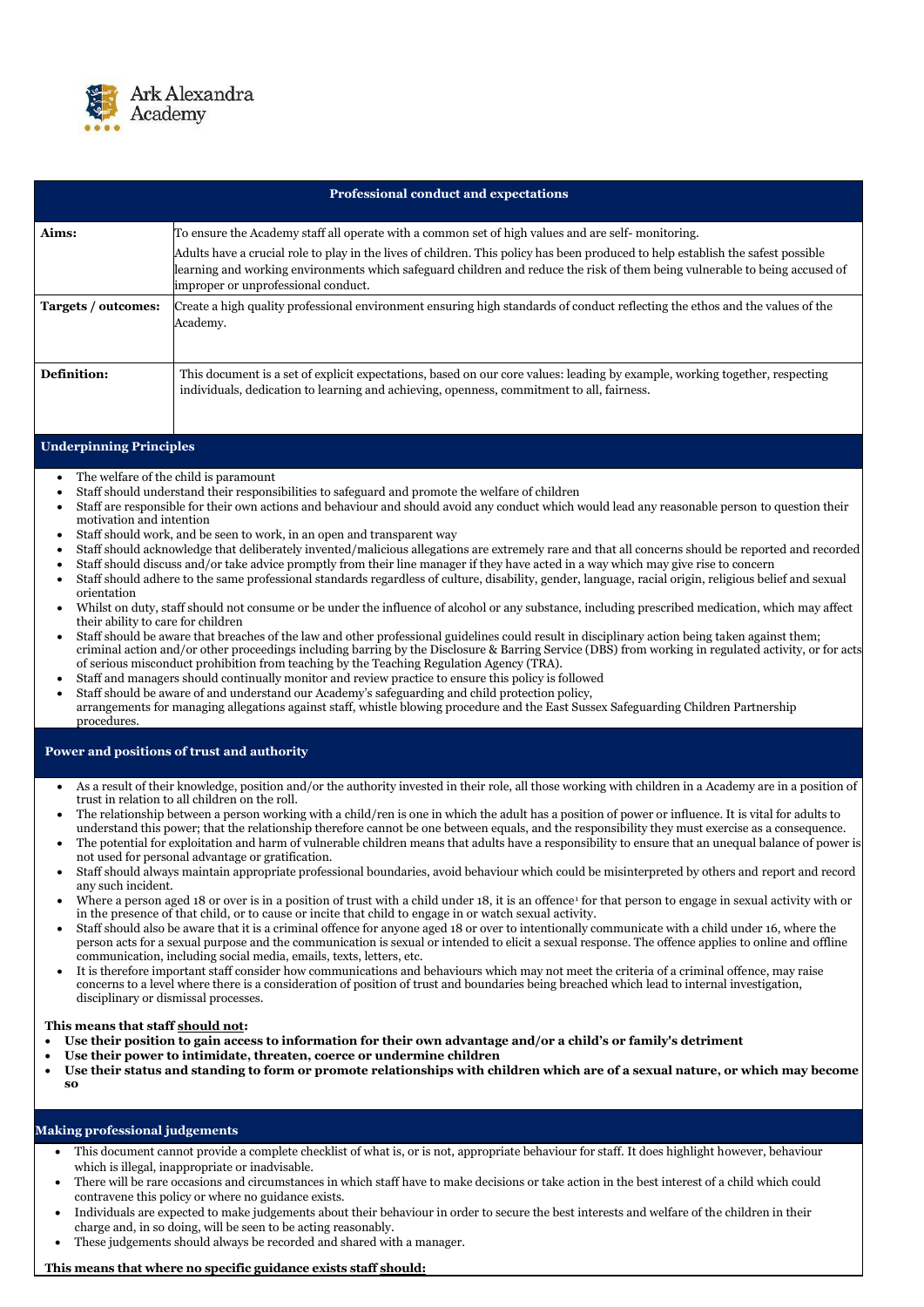- **Discuss the circumstances that informed their action, or their proposed action, with their line manager or, where appropriate, the designated safeguarding lead. This will help to ensure that the safest practices are employed and reduce the risk of actions being misinterpreted**
- **Always discuss any misunderstanding, accidents or threats with the headteacher or designated safeguarding lead**
- **Always record discussions and actions taken with their justifications**
- **Record any areas of disagreement and, if necessary refer to another agency/the LA/Ofsted/TRA/other regulatory body**

#### **Confidentiality**

The storing and processing of personal information is governed by the General Data Protection Regulations (GDPR). Employers should provide clear advice to staff about their responsibilities under this legislation so that, when considering sharing confidential information, those principles should apply.

- Staff may have access to confidential information about children and their families which must be kept confidential at all times and only shared when legally permissible to do so and in the interest of the child. Records should only be shared with those who have a legitimate professional need to see them.
- Staff should never use confidential or personal information about a child or her/his family for their own, or others advantage (including that of partners, friends, relatives or other organisations). Information must never be used to intimidate, humiliate, or embarrass the child.
- Confidential information should never be used casually in conversation or shared with any person other than on a need-to-know basis. In circumstances where the child's identity does not need to be disclosed, the information should be used anonymously.
- There are some circumstances in which a member of staff may be expected to share information about a child, for example when abuse is alleged or suspected. In such cases, individuals have a responsibility to pass information on without delay, but only to the designated safeguarding lead.
- If a child or their parent/carer makes a disclosure regarding abuse or neglect, the member of staff should follow the Academy's procedures. The adult should not promise confidentiality to a child or parent, but should give reassurance that the information will be treated sensitively.
- If a member of staff is in any doubt about whether to share information or keep it confidential he or she should seek guidance from the designated safeguarding lead.
- Any media or legal enquiries should be passed to senior management.

#### **This means that staff:**

- **Are expected to treat information they receive about children and families in a discreet and confidential manner**
- **Should seek advice from a senior member of staff (designated safeguarding lead) if they are in any doubt about Sharing information they hold or which has been requested of them**
- **Need to be clear about when information can/must be shared and in what circumstances**
- **Need to know the procedures for responding to allegations against staff and to whom any concerns or allegations should be reported**
- **Need to ensure that where personal information is recorded using modern technologies that systems and devices are kept secure**

### **Collective responsibility**

- Uphold and promote the Academy vision and values in and out of school
- To maintain a safe working environment for everybody
- To follow and implement the Academy's policies
- To uphold safeguarding protocols
- Challenge and support colleagues and students who are not upholding the high expectations (in private)

#### **Standards of behaviour and responsibilities for all staff**

All staff have a responsibility to maintain public confidence in their ability to safeguard the welfare and best interests of children. They should adopt high standards of personal conduct in order to maintain confidence and respect of the general public and those with whom they work, which includes how they conduct themselves with other staff.

There may be times where an individual's actions in their personal life come under scrutiny from the community, the media or public authorities, including with regard to their own children, or children or adults in the community.

Staff should be aware that their behaviour, either in or out of the workplace, could compromise their professional position within the Academy in relation to the protection of children, loss of trust and confidence, or bringing the employer into disrepute. Such behaviour may also result in prohibition from teaching by the TRA, a bar from engaging in regulated activity, or action by another relevant regulatory body.

#### **This means that staff should not:**

- **Behave in a manner which would lead any reasonable person to question their suitability to work with children or to act as an appropriate role model**
- **Make, or encourage others to make sexual remarks to, or about, a child**
- **Use inappropriate language to or in the presence of children**
- **Discuss their personal or sexual relationships with or in the presence of children**
- **Make (or encourage others to make) unprofessional personal comments which scapegoat, demean or humiliate, or might be interpreted as such**

**This means that staff should:**

• **Be aware that behaviour by themselves, those with whom they share a household, or others in their personal lives, may impact on their work with children**

## **Managing positive working relationships**

It is essential that we all work together and maintain a positive working environment

#### **This means that staff should:**

- To be kind in all interactions
- To be conscious of the impact of your language and tone
- To acknowledge effort and hard work of colleagues and students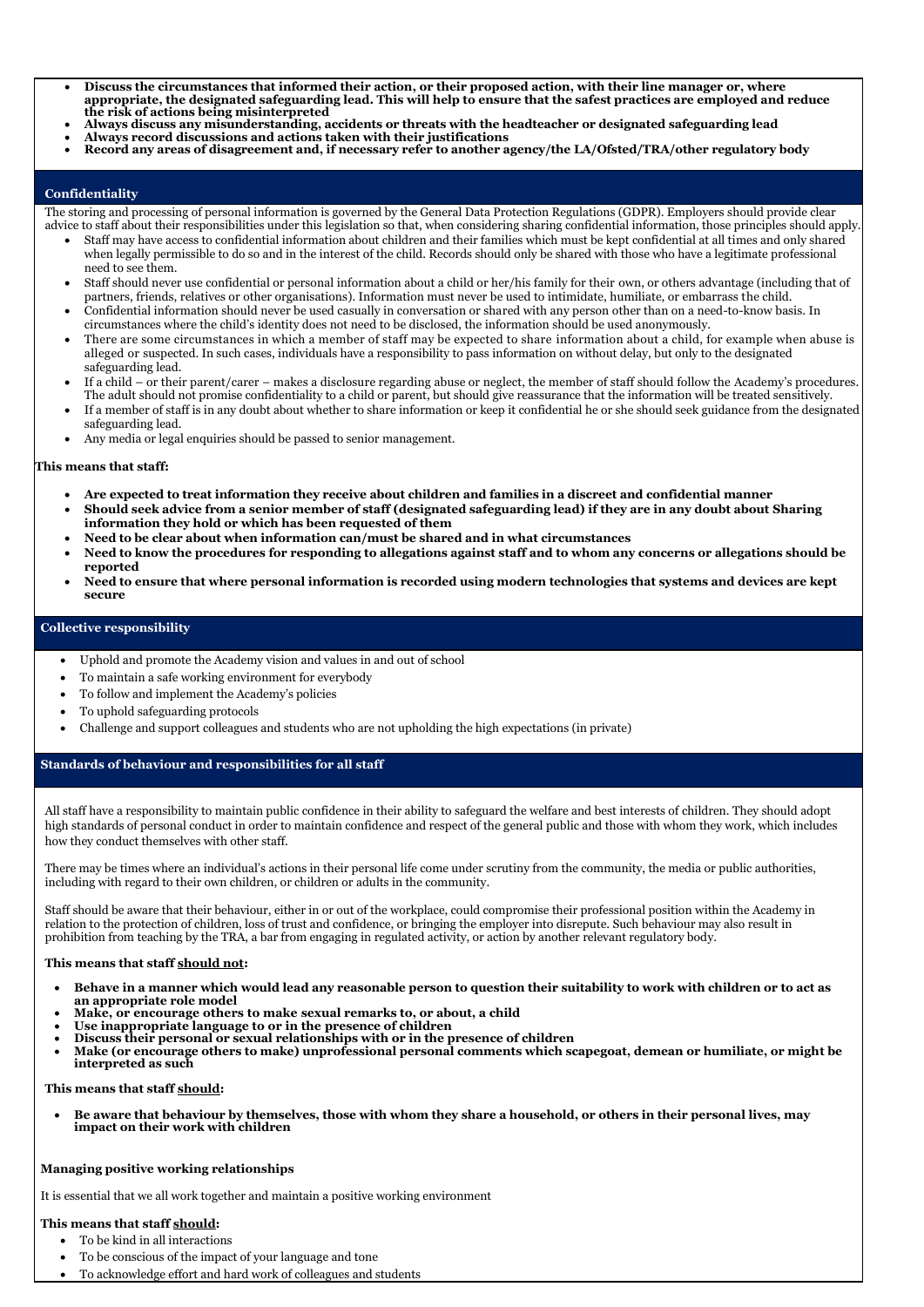- Get to know your colleagues
- Demonstrate your faith in yourself and fellow colleagues
- Always use appropriate language, even when in an office and think you are not being overheard
- Deliver and implement all the value related behaviours
- Respond to each other positively smile at each other
- When there is conflict try and resolve it immediately and face to face, in private
- Manage confidentiality thoughtfully
- Share effective practice and collaborate across departments
- Be supportive of each other
- Never undermine another colleague or the Academy's policies and expectations

### **Appearance and presentation**

A person's dress and appearance are matters of personal choice and self-expression and some individuals will wish to exercise their own cultural customs. However staff should select a manner of dress and appearance appropriate to their professional role and which may be necessarily different to that adopted in their personal life. Staff should ensure they are dressed decently, safely and appropriately for the tasks they undertake. Those who dress or appear in a manner which could be viewed as offensive or inappropriate could render themselves vulnerable to criticism or allegation.

### **This means that staff should:**

- Wear appropriate professional work attire including accessories that promote a positive and professional image
- Wear clothing appropriate to their role
- Wear closed toe and flat shoes
- Ensure that tattoos covered as best as possible
- Wear short skirts at knee length if worn
- Not wear clothing that has political or contentious slogans
- Not wear leggings or treggings as trousers
- Not wear spaghetti straps, shorts (unless engaging in sporting activity)
- Be aware of and maintain good personal hygiene
- Model the standards we would expect of students
- Meet the Academy's health and safety requirements

### **Responsibilities as a form tutor**

- a) Ensure your statutory register is taken promptly, accurately and maintained including addressing any N codes
- b) Support your tutees on a daily basis by taking an interest in their academic and pastoral progress be on hand to trouble shoot and praise where appropriate
- c) Be a role model to your tutees at all times fostering a team spirit
- d) Sign planners weekly and be the first point of contact for your tutee's parents
- e) Keep lines of communication with tutee's parents open and respond within 24 hours to any communications from parents
- f) Ensure your tutees exemplify the school's routines and rituals
- g) Take a proactive approach if your tutees are experiencing difficulties around school and be the first to reward them when they are doing well
- h) To support in escorting tutees to detention or intervention where necessary or applicable
- i) Ensure your tutees receive messages via the school reception or equivalent on a daily basis
- j) Promote excellent attendance and punctuality amongst your tutor group, including actively chasing up absences
- k) Support your tutees in advance of any internal or public assessment week or academic reviews
- l) Collate tutor group administration in good time and in an organised fashion
- m) Conduct pastoral investigations as directed by the HoY/DOP
- n) Conduct parent review meetings as required

### **Duties and cover**

- a) Arrive to duties on time
- b) Undertake assigned duties to the best of your ability adopting a proactive approach in order to maintain school standards
- c) If you are unable to undertake your duty you must arrange for a colleague to swap with you. If this is not possible you should inform your line manager at least 48 hours in advance of your duty
- d) When setting cover work you should ensure it allows students to work independently with minimal effort from the cover supervisor
- e) Ensure any cover work can be easily accessed
- f) If you are asked to cover a lesson make every effort to complete this as it is very difficult and time consuming to re-write the cover timetable multiple times. Assigned cover will only be rescheduled if authorised by the Headteacher

#### **Meetings and the line management structure**

- a) Attend all meetings, briefing, school events and lessons on time
- b) Do not walk into offices unannounced and expect to meet with your line manager/others immediately. You should knock first and recognise that you may need to book a time which is convenient for both you and your line manager
- c) Always follow the line management structure never seeking to usurp your line manager
- d) Attend line management meetings knowing the agenda, agreed actions from the previous meeting and being prepared to contribute fully
- e) Send proposed AOBs 24 hours in advance
- f) Be solutions focused do not simply impart problems on your line manager take the time to think about the best way forward
- g) Do not disturb meetings unless it is an emergency/urgent situation
- h) If you are unable to attend a meeting seek permission from your line manager at least 48 hours in advance and send apologies, always ensuring that you follow up on any agreed actions and/or seek to reschedule the meeting within 48 hours
- i) When chairing a meeting make every effort to ensure an agenda is sent out 24 hours in advance and agreed actions are shared within 48 hours of the meeting
- j) Do not send emails or be on your computer in meetings unless at the request of the chair
- k) Single meetings should last no longer than 60 minutes and double meetings no longer than 120 minutes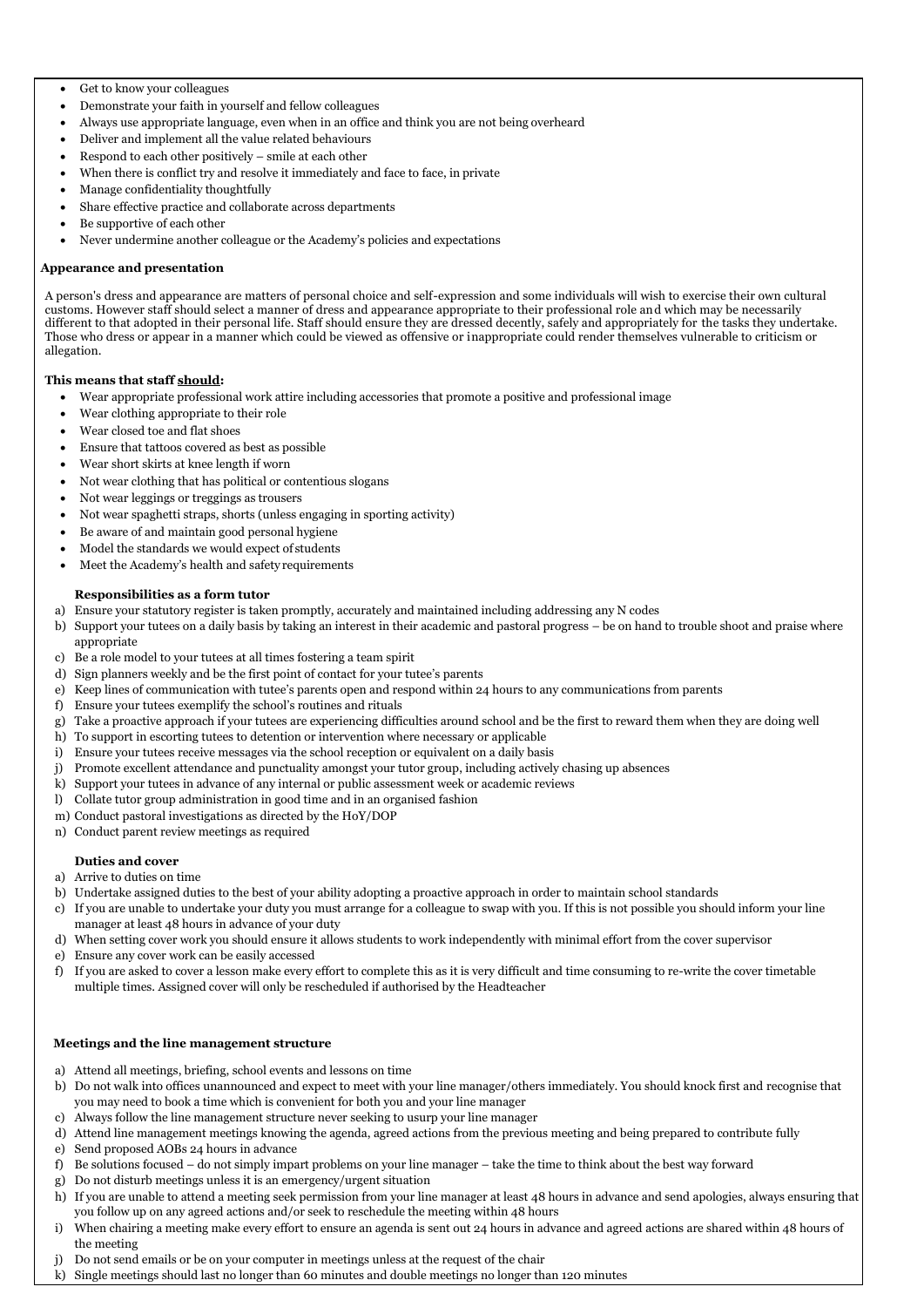- l) Line managers should conduct line management meetings at least once every 2-weeks in accordance with agreed structures, taking minutes and actions and keeping excellent records
- m) Contribute fully and positively to department, pastoral and other meetings

Follow all reasonable requests from your line manager

### **Communication**

Staff should ensure that they establish safe and responsible online behaviours, working to local and national guidelines and acceptable use policies which detail how new and emerging technologies may be used.

- Communication with children both in the 'real' world and through web based and telecommunication interactions should take place within explicit professional boundaries. This includes the use of computers, tablets, phones, texts, e-mails, instant messages, social media such as Facebook, Twitter, work based Whatsapp groups chat-rooms, forums, blogs, websites, gaming sites, digital cameras, videos, web-cams and other handheld devices. (Given the ever-changing world of technology it should be noted that this list gives examples only and is not exhaustive.)
- Staff should not request or respond to any personal information from children other than which may be necessary in their professional role. They should ensure that their communications are open and transparent and avoid any communication which could be interpreted as 'grooming behaviour'
- Staff should not give their personal contact details to children for example, e-mail address, home or mobile telephone numbers, details of web based identities. If children locate these by any other means and attempt to contact or correspond with the staff member, the adult should not respond and must report the matter to their manager. The child should be firmly and politely informed that this is not acceptable.
- Staff should adhere to other Academy policies, including those with regard to communication with parents and carers and the information they share when using the internet.

### **This means that adults should:**

- 
- The preference must be to communicate the message face to face first and email as a second option or as a followup
- If a challenging conversation must be had, it must take place face to face and NOT via email in private
- Private conversations should only take place in your own office or a private space
- Difficult or inappropriate conversations must not happen in the corridor
- Professional and appropriate language should be used
- Conversations in front of students, parents and visitors should always be professional.
- Timely and accurate communication in advance of major events/CPD/INSET
- • **Uphold and promote the Academy vision and values in all interactions**
- • **Use professional and formal language**
- • **Communication maintains clear professional boundaries between the student, parent/carer and member of staff**
- **Not seek to communicate/make contact or respond to contact with children outside of the purposes of their work**
- **Not give out their personal details**
- **Use only equipment and Internet services provided by the Academy**
- **Follow the Academy's Acceptable Use policy**
- **Ensure that their use of technologies could not bring the Academy into disrepute e**
- **Ensure their privacy settings on social media are high**
- **Refrain from expressing personal opinions about the Academy, their colleagues and/or events that may have occurred there on social media sites e.g. personal Facebook pages, Twitter and work based Whatsapp groups.**
- **Refrain from posting on social media any form of inappropriate content for example photographs and/or information that could cause offence or bring their profession into disrepute**
- • **Any email communication between students/staff must only be on the Academy basedsystem**
- • **No student pictures to be taken/stored on mobile phones or any personal contact details (including 6th Form).**
- • **Use the Academy email for trips and visits rather than personal phone numbers**

## **Communication with parents**

#### **This means that staff should:**

- Be empathetic and listen be mindful that parents/carers may be angry and a calm and measured response isneeded
- Be prepared for meetings with as much as information possible
- Do not engage in conversations about other students
- Only engage within the school environment
- Record and log all communication with parents/carers
- Use polite and professional language
- Use positive and respectful language to talk about students
- Talk about the behaviours not the child and end on a positive
- Be mindful that the parent has the right of access to everything written down about themselves and their child
- maintain professional formal language when recording events or incidents for students
- Use the schools signature template and appropriate font and sizing in written communication: Georgia, size 11 (for formaldocuments)
- Remain emotionally neutral and provide the facts only

## **E-mail, verbal and written communication with staff**

## **This means that staff should:**

### **Email**

- Emails are a record so the content must be of a professional nature
- Start each email with a greeting
- Use formal language only
- Reply to emails within 24 hours; if there is a delay to acknowledge the email within 24 hours and specify by when you will reply in full
- Think before you send is this better face to face in the first instance?
- To copy all' only when necessary
- To read and follow the school's acceptable use policy
- Please refer to the email protocol in regards to how we communicate as a school. As a courtesy to others please **do not:**
- Send emails to all staff if you need to please send it to Jacquie Bowden in the first instance
- Reply all unless it is necessary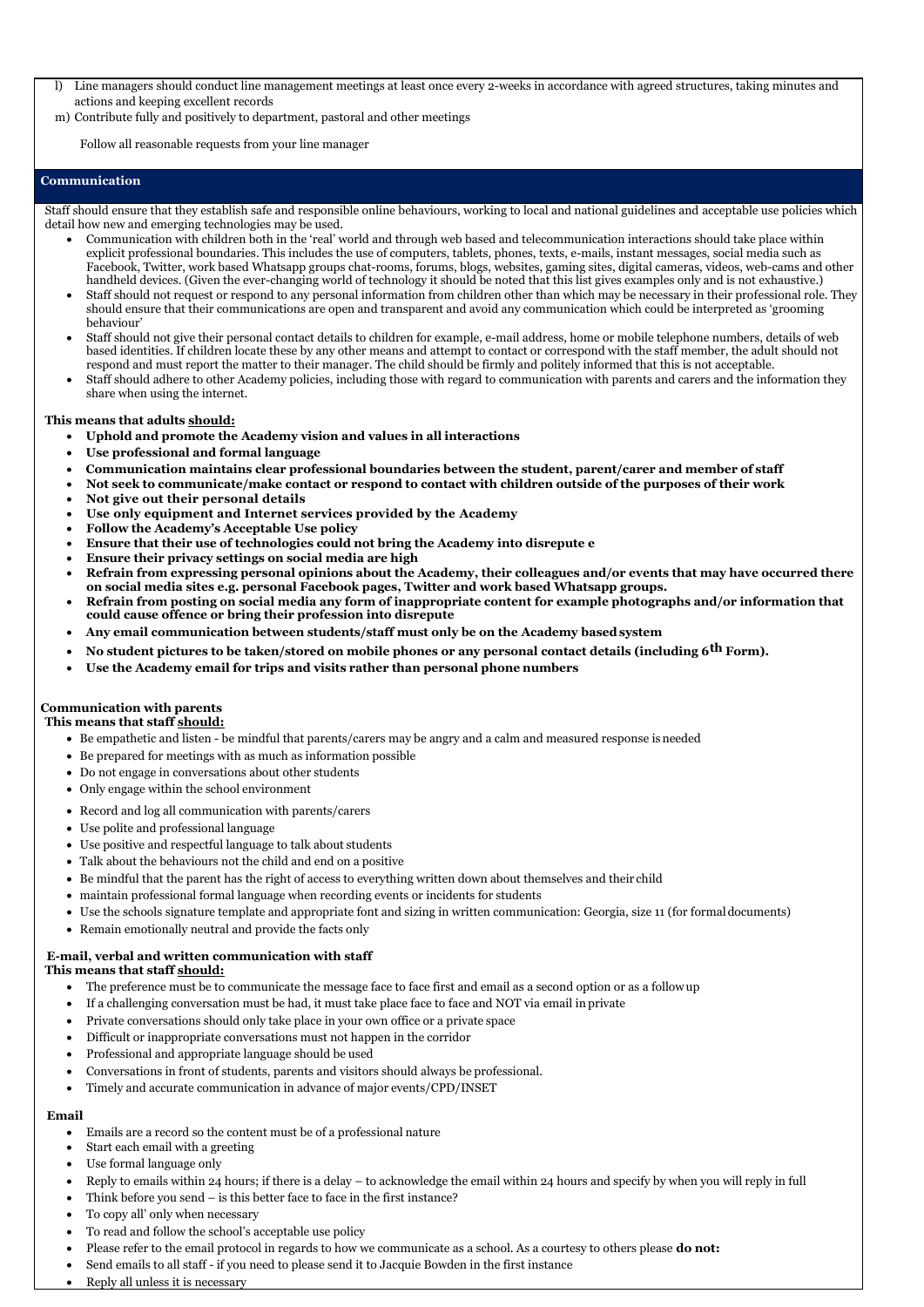- CC in lots of people for information
- Emails should not contain a tone or emotional sentiment that might cause offence or upset
- BCC/CC and forwarding only the people who need to know
- Email records of meetings should accurately reflect the discussions of the meeting

#### **Social media**

### **This means that staff should:**

- Use of social media follows any safeguarding protocols involving any content about themselves
- Understand the personal responsibility of their social media profile and privacy settings
- Articulate their views and beliefs appropriately on social media and accepts advice if mistakes are made.
- Professional distance on all forms of social media
- Avoid engagement in any social media that is detrimental to Ark Alexandra Academy.

### **Social contact outside of the workplace**

It is acknowledged that staff may have genuine pre-existing friendships and social contact with parents of children, independent of the professional relationship.

- Colleagues need to treat each other with kindness
- Staff in a relationships should avoid physical displays of affection in the workplace and should not let it impact on their roles or responsibilities. Professional behaviour and distance should be maintained at all times.
- Professional distance in working relationships e.g. appropriate to the work role
- If there is a conflict of interests such as line management, this should be declared to the Executive Principal.
- Staff should, however, also be aware that professionals who sexually harm children often seek to establish relationships and contact outside of the workplace with both the child and their parents, in order to 'groom' the adult and the child and/or create opportunities for sexual abuse.
- It is also important to recognise that social contact may provide opportunities for other types of grooming such as for the purpose of sexual exploitation or radicalisation.
- Staff should recognise that some types of social contact with children or their families could be perceived as harmful or exerting inappropriate influence on children and may bring the Academy into disrepute (e.g. attending a political protest, circulating propaganda).
- If a child or parent seeks to establish social contact, or if this occurs coincidentally, the member of staff should consult with their line manager at the first opportunity. This also applies to social contacts made through outside interests or the staff member's own family.
- Some staff may, as part of their professional role, be required to support a parent/carer. Should the parent/carer seek to extend this support outside of the previously agreed professional role, this should be immediately discussed with senior management and where necessary referrals made to the appropriate support agency. Staff should be working as part of an agreed plan and not in isolation.

#### **This means that staff should:**

- **Always approve any planned social contact with children or parents with SLT, for example when it is part of a reward scheme**
- **Advise SLT of any regular social contact they have with a child which could give rise to concern including new social contacts**
- **Staff only communicate with children or parents via school based media**
- **Inform senior management of any relationship with a parent where this extends beyond the usual parent/professional relationship**
- **Ensure that they have discussed the boundaries of any pre-existing friendships and social contacts with parents with their line manager**
- **Inform senior management of any requests or arrangements where parents wish to use their services outside of the workplace e.g. babysitting, tutoring**
- **Direct any concerns raised directly to them about another member of staff through the appropriate channels**

#### **Relationships at work**

#### **This means that staff should:**

### **Student Infactuations and 'crushes'**

All staff need to recognise that it is not uncommon for children to be strongly attracted to a member of staff and/or develop a 'crush' or infatuation. They should make every effort to ensure that their own behaviour cannot be brought into question, does not appear to encourage this and be aware that such infatuations may carry a risk of their words or actions being misinterpreted.

Any member of staff who receives a report, overhears something, or otherwise notices any sign, however small or seemingly insignificant, that a young person has become or may be becoming infatuated with either themselves or a colleague, should immediately report this to the Principal, or DSL if the Principal is not available. In this way appropriate early intervention can be taken which can prevent escalation and avoid hurt, embarrassment or distress for those concerned.

The Principal should give careful thought to those circumstances where the staff member, child and their parents/carers should be spoken to and should ensure a plan to manage the situation is put in place. This plan should respond sensitively to the child and staff member and maintain the dignity of all. This plan should involve all parties, be robust and regularly monitored and reviewed.

### **This means that staff should:**

- **Report any indications (verbal, written or physical) that suggest a child may be infatuated with a member of staff**
- **Always maintain professional boundaries**

#### **This means that Principal/DSL should:**

• **Put action plans in place where concerns are brought to their attention**

#### **One to One Situations**

Staff working in one to one situations with children at the Academy, including visiting staff from external organisations, can be more vulnerable to allegations or complaints.

• To safeguard both children and adults, a risk assessment in relation to the specific nature and implications of one to one work should always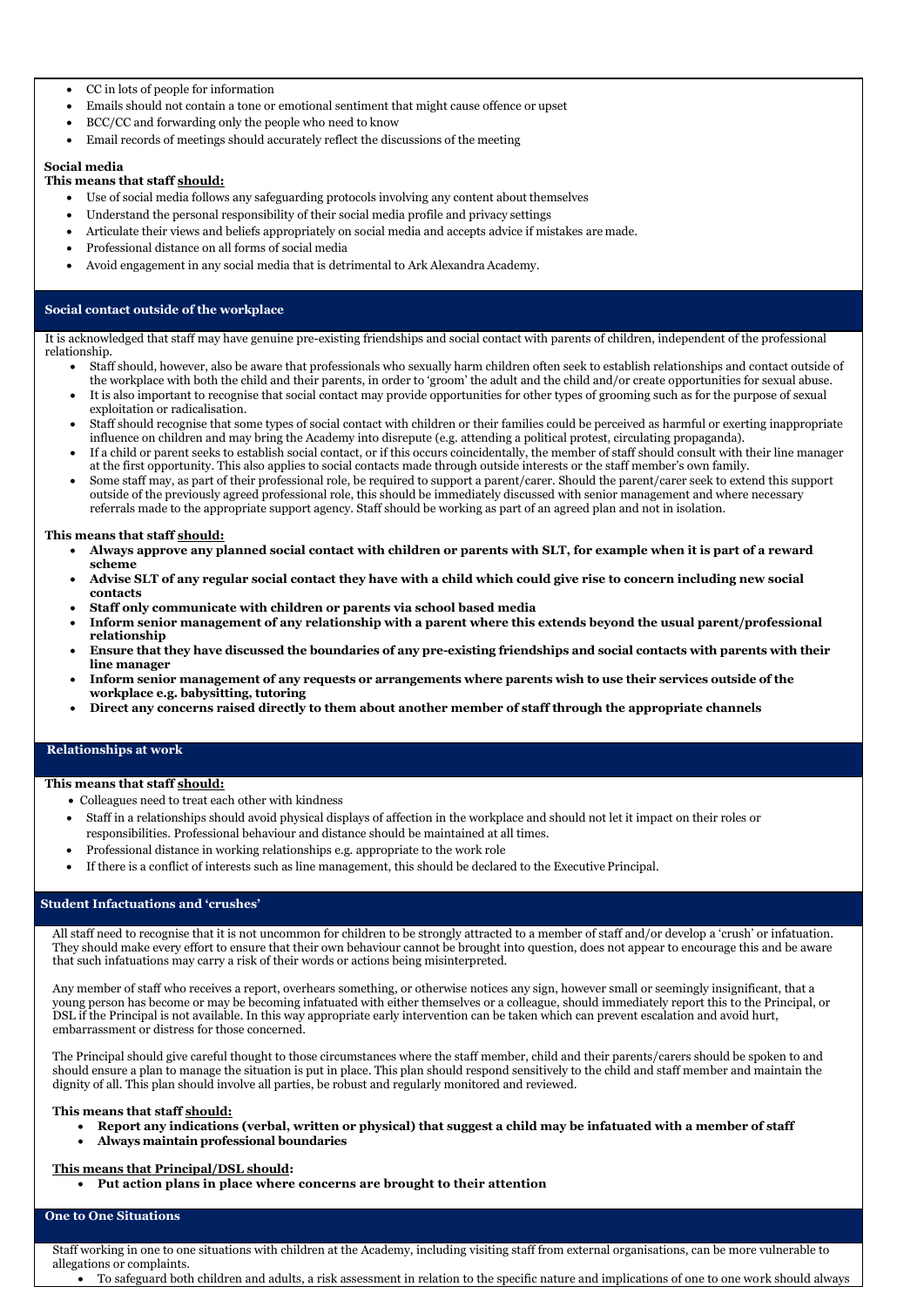be undertaken.

- Each assessment should take into account the individual needs of each child and should be reviewed regularly.
- Arranging to meet with children from the Academy away from the work premises should not be permitted unless the necessity for this is clear and approval is obtained from the Principal or DSL, the child and their parents/carers.

#### **This means that staff should:**

- **Ensure that wherever possible there is visual access and/or an open door in one to one situations**
- **Avoid use of 'engaged' or equivalent signs wherever possible. Such signs may create an opportunity for secrecy or the interpretation of secrecy**
- **Always report any situation where a child becomes distressed or angry**
- **Consider the needs and circumstances of the child involved**

#### **Sexual Conduct**

Any sexual behaviour by a member of staff with or towards a child is unacceptable. It is an offence for a member of staff in a position of trust to engage in sexual activity with a child under 18 years of age and sexual activity with a child could be a matter for criminal and/or disciplinary procedures.

• Children are protected by the same laws as adults in relation to non-consensual sexual behaviour. They are additionally protected by specific legal provisions depending on their age and understanding. This includes the prohibition of sexual activity with children by adults in a position of trust.

Sexual activity involves physical contact including penetrative and non-penetrative acts; however it also includes non-contact activities, such as causing children to engage in or watch sexual activity or the production of pornographic material.

- There are occasions when adults embark on a course of behaviour known as 'grooming' where the purpose is to gain the trust of a child, and manipulate the relationship so sexual abuse can take place.
- All staff should undertake appropriate training so they are fully aware of those behaviours that may constitute 'grooming' and of their responsibility to always report to the Principal or DSL any concerns about the behaviour of a colleague which could indicate that a child is being groomed.

#### **This means that staff should:**

- **Not have any form of sexual contact with a child from the Academy**
- **Avoid any form of touch or comment which is, or may be considered to be, indecent**
- **Avoid any form of communication with a child which could be interpreted as sexually suggestive, provocative or give rise to speculation e.g. verbal comments, letters, notes, by email or on social media, phone calls, texts, physical contact**
- **Not make sexual remarks to or about a child**
- **Not discuss sexual matters with or in the presence of children other than within agreed curriculum content or as part of their recognised job role**

### **Physical Contact**

The experience of physical contact is a subjective issue and will be experienced by each child differently according to their experiences. This is an area that can lead to misinterpretation and allegations of inappropriate behaviour. It is therefore essential that staff consider why they need to touch the child and whether it is really necessary.

- There are occasions when it is entirely appropriate and proper for staff to have physical contact with children, however, it is crucial that they only do so in ways **appropriate to their professional role and in relation to the child's individual needs, age, stage of development and any agreed care plan**.
- It is not possible to be specific about the appropriateness of each physical contact, since an action that is appropriate with one child, in one set of circumstances, may be inappropriate in another, or with a different child.
- Any physical contact should be appropriate to the circumstances at the time, of limited duration and appropriate to the child's age, stage of development, gender, ethnicity and background. Adults should therefore, use their professional judgement at all times. Staff should listen, observe and take note of the child's reaction or feelings and, so far as is possible, use a level of contact and/or form of communication which is acceptable to the child.
- Physical contact should never be secretive, or for the gratification of the adult, or represent a misuse of authority**. If a member of staff believes that an action by them or a colleague could be misinterpreted, or if an action is observed which is possibly abusive, the incident and circumstances should be immediately reported to the headteacher/manager and recorded**. Where appropriate, the Principal/DSL should consult with the local authority designated officer (LADO).
- Extra caution may be required where it is known that a child has suffered previous abuse or neglect. Staff need to be aware that the child may associate physical contact with such experiences. They also should recognise that these children may seek out inappropriate physical contact. In such circumstances staff should deter the child sensitively and help them to understand the importance of personal boundaries.
- A general culture of 'safe touch' should be adopted, where appropriate, to the individual requirements of each child. Children with identified additional and/or disabilities who require more physical contact to assist their everyday learning should have a clear and agreed plan that is shared with the parents and where appropriate the child. The arrangements should be understood and agreed by all concerned, justified in terms of the child's needs, consistently applied and open to scrutiny.

#### **This means that staff should:**

- **Be aware that even well -intentioned physical contact may be misconstrued by the child, or an observer never touch a child in a way which may be considered indecent**
- **Always be prepared to explain actions and accept that all physical contact can be open to scrutiny**
- **Never indulge in horseplay or fun fights**
- **Always allow/encourage children, where able, to undertake self-care tasks independently**
- **Ensure the way they offer comfort to a distressed child is age appropriate and is acceptable to the child**
- **Always tell their line manager when and how they offered comfort to a distressed child**
- **Report and record situations which may give rise to concern**
- **Be aware of cultural or religious views about touching and be sensitive to issues of gender**
- **Be aware of children who have a plan relating to their physical contact needs**

### **Other activities that require physical contact**

In certain curriculum areas, such as physical education, drama or music, staff may need to initiate some physical contact with children, for example, to demonstrate technique in the use of a piece of equipment, adjust posture, or support a child so they can perform an activity safely or prevent injury.

• Physical contact should take place only when it is necessary in relation to a particular activity. It should take place in a safe and open environment i.e. one easily observed by others and last for the minimum time necessary. The extent of the contact should be made clear and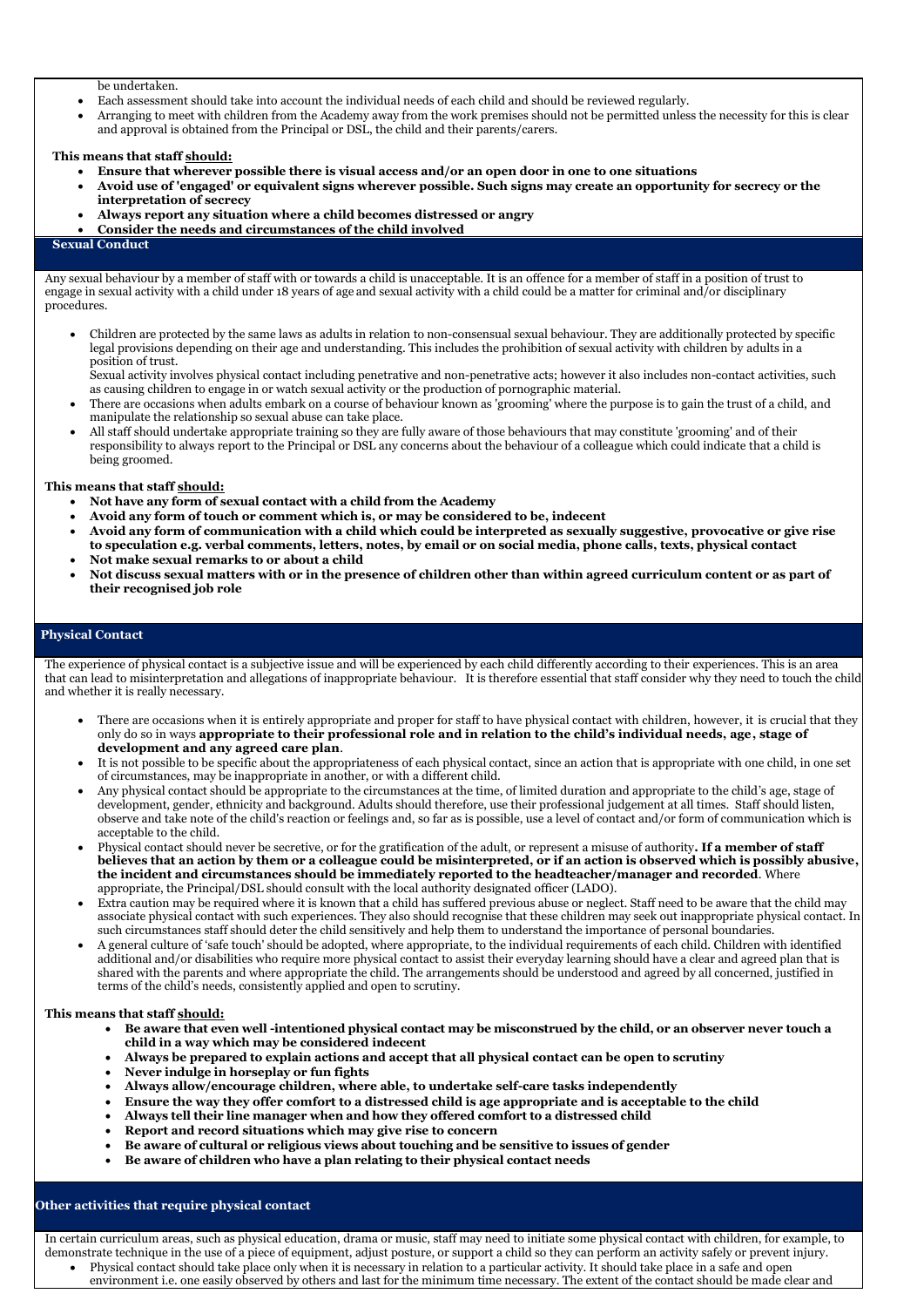undertaken with the permission of the child. Contact should be relevant to their age/ understanding and adults should remain sensitive to any discomfort expressed verbally or non-verbally by the child.

- Guidance and protocols around safe and appropriate physical contact may be provided, for example, by sports governing bodies and should be understood and applied consistently. Any incidents of physical contact that cause concern or fall outside of these protocols and guidance should be reported to the senior manager and parent/carer
- It is good practice if all parties clearly understand at the outset, what physical contact is necessary and appropriate in undertaking specific activities. Keeping parents/carers and children informed of the extent and nature of any physical contact may also prevent allegations of misconduct or abuse arising.

### **This means that staff should:**

- **Treat children with dignity and respect and avoid contact with intimate parts of the body**
- **Always explain to a child the reason why contact is necessary and what form that contact will take**
- **Seek consent of parents where a child is unable to give this e.g. because of a disability**
- **Consider alternatives, where it is anticipated that a child might misinterpret any such contact**
- **Be familiar with and follow recommended guidance and protocols**
- **Conduct activities where they can be seen by others**
- **Be aware of gender, cultural and religious issues that may need to be considered prior to initiating physical contact**

- There are occasions when children or parents wish to pass small tokens of appreciation to staff e.g. at Christmas or as a thank-you and this is usually acceptable. However, it is unacceptable to receive gifts on a regular basis or of any significant value. Any gift of £50 and above must be declared.
- It is inadvisable to give such personal gifts to children or their families. This could be interpreted as a gesture either to bribe or groom. It might also be perceived that a 'favour' of some kind is expected in return.
- Any reward given to a child should be in accordance with agreed practice, consistent with the Academy's behaviour policy, recorded and not based on favouritism.
- Adults should exercise care when selecting children for specific activities, jobs or privileges in order to avoid perceptions of favouritism or injustice. **Similar care should be exercised when children are excluded from an activity**. Methods of selection and exclusion should always be subject to clear, fair, agreed criteria.

### **Gifts, Favouritism and Exclusion**

Staff need to take care that they do not accept any gift that might be construed as a bribe by others, or lead the giver to expect preferential treatment.

#### **This means that staff should:**

- **Be aware of and understand their organisation's relevant policies, e.g. Rewards and Consequences policy**
- **Ensure that gifts received or given in situations which may be misconstrued are declared and recorded**
- **Only give gifts to a child as part of an agreed reward system**
- **Where giving gifts other than as above, ensure that these are ofinsignificant value and given to all children equally**
- **Ensure that all selection processes of children are fair and these are undertaken and agreed by more than one member of staff**
- **Ensure that they do not behave in a manner which is either favourable or unfavourable to individual children**

## **Educational Visits**

The duties in the Health and Safety at Work etc. Act 1974 and the supporting regulations apply to activities taking place on or off the Academy premises (including school visits) in Great Britain. The Academy has a Health and Safety policy, and an Educational Visits policy and procedures for off-site visits, including residential visits and any school-led adventure activities. The Management of Health and Safety at Work Regulations (1999) impose a duty on employers to produce suitable and sufficient risk assessments. This would include assessment of any risks to employees, children or others during an educational visit, and the measures that should be taken to minimise these risks.

- Staff should take particular care when supervising children in the less formal atmosphere of an educational visit where a more relaxed discipline or informal dress and language code may be acceptable. They should act as role models to students in a public forum: demonstrate manners, courteous behaviours.
- However, **staff remain in a position of trust and need to ensure that their behaviour cannot be interpreted as seeking to establish an inappropriate relationship or friendship.**
- Where out of school activities include overnight stays, careful consideration needs to be given to sleeping arrangements. Children, adults and parents should be informed of these prior to the start of the trip. In all circumstances, those organising trips and outings should pay careful attention to ensuring there is a safe staff/child ratio and suitable gender mix of staff.

#### **This means that staff should:**

- **Adhere to the Academy's educational visits guidance**
- **Always have another adult present on visits, unless otherwise agreed with senior staff**
- **Undertake risk assessments (with a 1:10 ratio school trip and residential trip, 1:15 on a low risk trip)**
- **Have parental consent to the activity**
- **Ensure that their behaviour remains professional at all times**
- **Never share beds with a child/children**
- **Never share bedrooms unless it involves a dormitory situation and the arrangements have been previously discussed with Principal, parents and children**
- **Refer to local and national guidance for Educational visits, including exchange visits (both to the UK and abroad) available on Exeant - <https://eastsussex.exeant.co.uk/>**

### **Transporting Students**

In certain situations staff or volunteers may be required or offer to transport children as part of their work. As for any other activity undertaken at work, the employer has a duty to carry out a risk assessment covering the health and safety of their staff and to manage any known risks.

- Staff should not offer lifts to children unless the need for this has been agreed by a manager. A designated member of staff, the educational visits co-ordinator (EVC), should be appointed to plan and provide oversight of all transport arrangements and respond to any concerns that may arise.
- Wherever possible and practicable it is advisable that transport is undertaken other than in private vehicles and with at least one adult additional to the driver acting as an escort.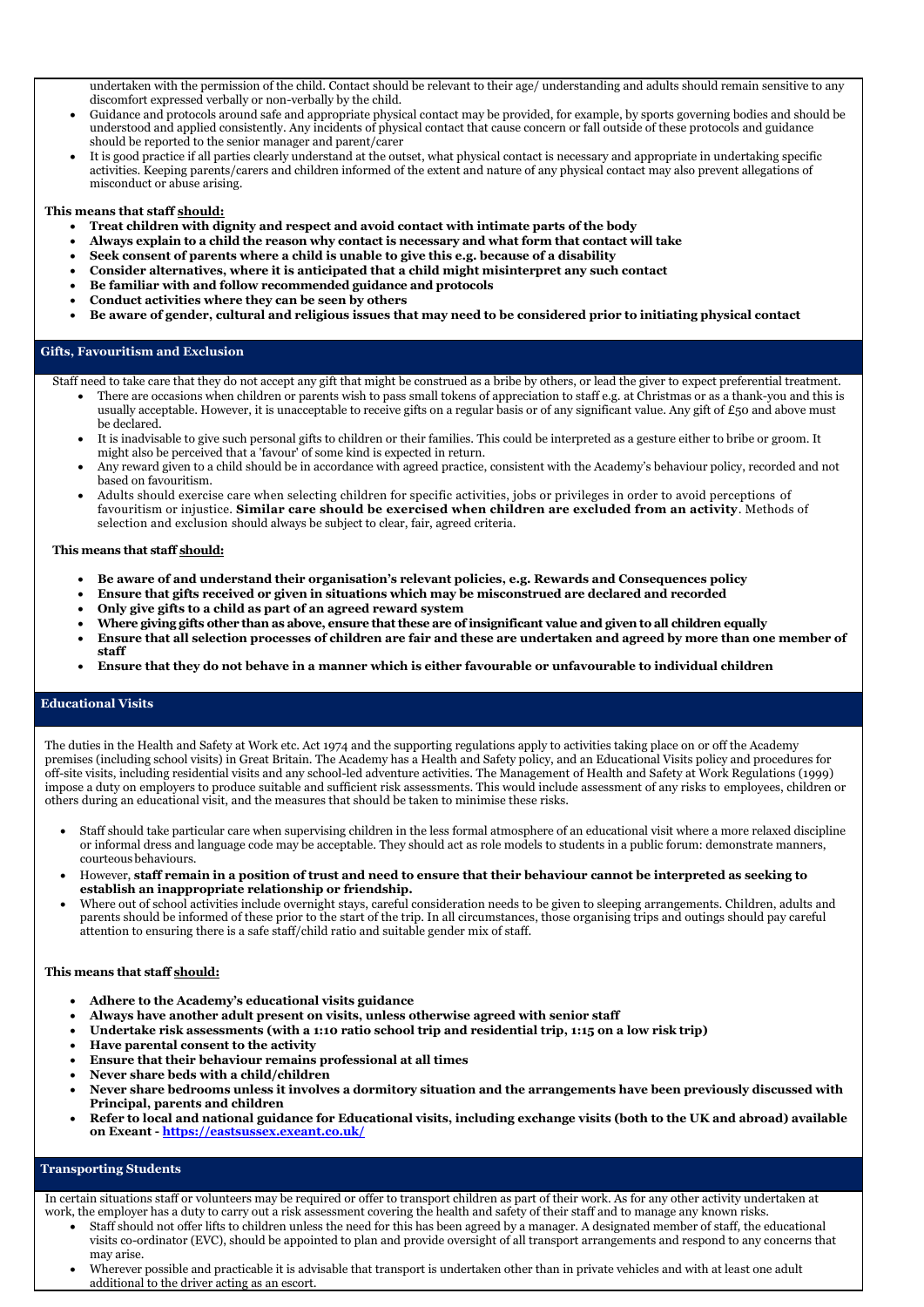- It is a legal requirement that all passengers wear seatbelts and the driver should ensure that they do so. They should also be aware of and adhere to current legislation regarding the use of car seats for younger children.
- Staff should ensure that their behaviour is safe and that the transport arrangements and the vehicle meet all legal requirements. They should ensure that the vehicle is roadworthy and appropriately insured and that the maximum carrying capacity is not exceeded.
- Staff should never offer to transport children outside of their normal working duties, other than in an emergency or where not doing so would mean the child may be at risk. In these circumstances the matter should be recorded and reported to both their manager and the child's parent(s). The Academy's health and safety policy and/or educational visits policy should set out the arrangements under which staff may use private vehicles to transport children

### **This means that staff should:**

- **Plan and agree arrangements with all parties in advance**
- **Respond sensitively and flexibly where any concerns arise**
- **Take into account any specific or additional needs of the child**
- **Have an appropriate licence/permit for the vehicle**
- **Ensure they are fit to drive and free from any drugs, alcohol or medicine which is likely to impair judgement and/ or ability to drive**
- **Ensure that the need to be alone with a child is for the minimum time**
- **Be aware that the safety and welfare of the child is their responsibility until this is safely passed over to a parent/carer**
- **Report the nature of the journey, the route and expected time of arrival in accordance with agreed procedures**
- **Ensure that their behaviour and all arrangements ensure vehicle, passenger and driver safety. This includes having proper and appropriate insurance for the type of vehicle being driven**
- **Ensure that any impromptu or emergency arrangements of lifts are recorded and can be justified**
- **Refer to Education Visits policy**

### **Home Visits**

All work with children and parents should usually be undertaken in the Academy. There are however occasions, in response to an urgent, planned or specific situation or job role, where it is necessary to make one-off or regular home visits (e.g. safeguarding or attendance).

- It is essential that appropriate policies and related risk assessments are in place to safeguard both staff and children, who can be more vulnerable in these situations.
- A risk assessment should be undertaken prior to any planned home visit taking place.
- The assessment should include an evaluation of any known factors regarding the child, parents/carers and any others living in the household.
- Consideration should be given to any circumstances which might render the staff member becoming more vulnerable to an allegation being made e.g. hostility, child protection concerns, complaints or grievances.
- Specific thought should be given to visits outside of 'office hours' or in remote or secluded locations.
- Following the assessment, appropriate risk control measures should be in place before the visit is undertaken. In the unlikely event that little or no information is available, visits should not be made alone.

#### **This means that staff should:**

- **Never take a child to their own home, the only exception is where it is part of previously agreed arrangement**
- **Agree the purpose for any home visit with their manager**
- **Adhere to agreed risk control strategies**
- **Avoid unannounced visits wherever possible**
- **Ensure there is visual access and/or an open door in one to one situations**
- **Always make detailed records including times of arrival and departure**
- **Ensure any behaviour or situation which gives rise to concern is discussed with their manager**

### **Curriculum**

Many areas of the curriculum can include or raise subject matter which is sexually explicit or of a political or sensitive nature. Care should be taken to ensure that resource materials cannot be misinterpreted and clearly relate to the learning outcomes identified by the lesson plan.

- This can be supported by developing ground rules with children to ensure sensitive topics can be discussed in a safe learning environment.
- This plan should highlight particular areas of risk and sensitivity and care should especially be taken in those areas of the curriculum where usual boundaries or rules are less rigorously applied e.g. drama
- The curriculum can sometimes include or lead to unplanned discussion about subject matter of a sexually explicit, political or otherwise sensitive nature.
- Responding to children's questions requires careful judgement and staff should take guidance in these circumstances from the designated safeguarding lead.

Care should be taken to comply with our policy on spiritual, moral, social, cultural (SMSC) which should promote fundamental British values and be rigorously reviewed to ensure it is lawful and consistently applied.

• Staff should also comply at all times with the policy for relationships and sex education (RSE). It should be noted that parents have the right to

withdraw their children from all or part of any sex education provided but not from the National Curriculum for Science.

### **This means that staff should:**

- **Have clear written lesson plans**
- **Take care when encouraging children to use self-expression, not to overstep personal and professional boundaries**
- **Be able to justify all curriculum materials and relate these to clearly identifiable lessons plans.**

**This means that adults should not:**

- **Enter into or encourage inappropriate discussions which may offend or harm others**
- **Undermine fundamental British values**
- **Express any prejudicial views**
- **Attempt to influence or impose their personal values, attitudes or beliefs on children**

**Safeguarding responsibilities: sharing concerns and recording incidents**

All staff should be aware of the Academy's safeguarding procedures, including the procedures for dealing with allegations against staff and volunteers. In the event of an allegation being made, by any person, or incident being witnessed, the relevant information should be immediately recorded and reported to the Principal or designated safeguarding lead as appropriate.

Members of staff should feel able to discuss with their line manager any difficulties or problems that may affect their relationship with or behaviour